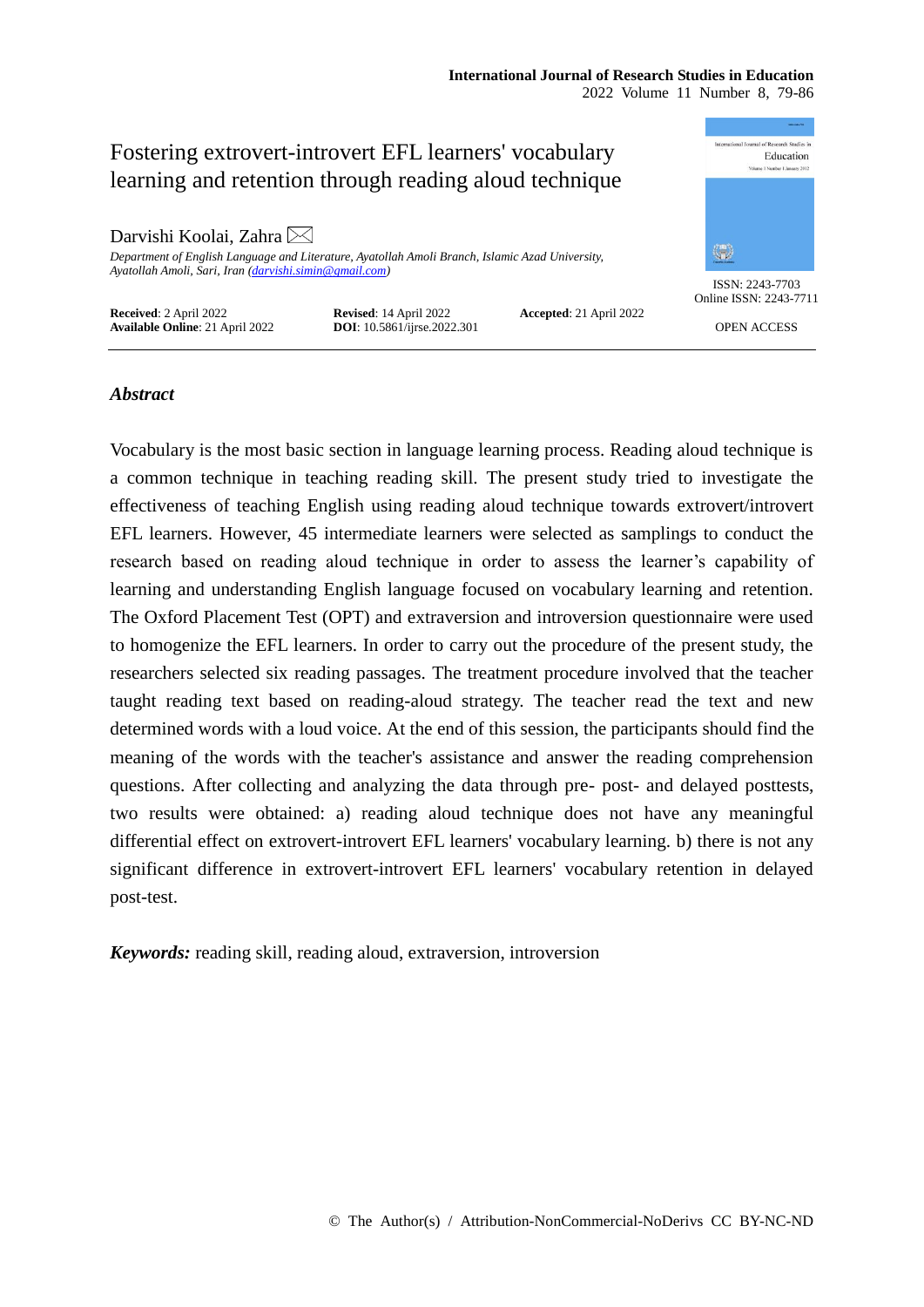# **Fostering extrovert-introvert EFL learners' vocabulary learning and retention through reading aloud technique**

#### **1. Introduction**

During the last decade, the process of second or foreign language learning is necessary, because someone can communicate to others. It means that language is a tool to transfer information and messages and expressing attitudes and emotions. Moreover, English as an international language plays an important role in politics, culture, and education. According to these reasons, learning language as a second or foreign language is a complex process (Tilemma, 2000). In order to be a competent learner, it is essential to be capable in four basic skills which are listening, speaking, reading, and writing. Also, reading is one of the most central skill in learning a language and is chosen to be studied in the present research. On other words, reading skill can be used for different purposes like entertaining and education.

According to Hume and Snowling (2011), reading skill is one of the main goals of early education. Learning, whether in an academic setting or on one's own tends to be highly relied on the comprehension of information from text sources (McKeown, 1990). In this regard, White (2004) believed that reading truly is basically in every academic area. According to Richards and Renandya (2002), reading skill can be useful for learning other skills and especially can be good models for writing skill, and provide chances to introduce new topics, to motivate discussion, and to study language (e.g. vocabulary, grammar, and idioms). In addition, reading skill like as other skills should be followed various techniques and strategies to be taught. Many of the skills and strategies required for reading comprehension are already present in beginning readers in their ability to comprehend the spoken word. Reading aloud is a simple technique in increasing reading comprehension to beginner children in the EFL/ESL classroom contexts (Dhaif, 1990).

As Amer (1997) mentions that when educators applied reading aloud technique in the classroom context, it assists EFL readers explore unit of meaning that should be read as phrases rather than word by word. In this vein, different studies have been conducted about the effectiveness of reading aloud technique in language teaching and learning (Silverman, Crandell & Carlis, 2013; Saleh Al-Mansour & Al-Shorman, 2011; Pegg & Bartelheim, 2011). Accordingly, Silverman, Crandell and Carlis (2013) peformed a study to investigate the effects of reading aloud extension activities on vocabulary in Head Starts classrooms. 246 learners were participated in this study. After analyzing the data, the outcomes revealed as the outcomes of the read aloud plus intervention about target phrase lesson was more suitable because of youth including greater versus decreaseordinary vocabulary knowledge.

Furthermore, Saleh Al-Mansour and Al-Shorman (2011) investigated the effects of teacher's storytelling aloud on the reading comprehension of Saudi elementary stage students. The study consisted about 40 college students randomly selected out of Al-Riyadh Educational District and assigned in imitation of pilot yet monitoring groups. After meeting yet analyzing the data, the effects showed as reading aloud by the teacher may also hold a significant high- quality impact over learners' studying comprehension. These studies established the effective effects on reading aloud. On other word, vocabulary learning is one of the most vital components of second/foreign language learning. Read (2001) mentions that vocabulary learning is considered as an unavoidable scope of language teaching by ELT researchers in which words are the basic building blocks of language, the units of meaning from which larger structures such as sentences, paragraphs, and whole texts are formed.

Moreover, Nation and Meara (2002) stated that vocabulary learning plays a primary role in language learning and for being successful in acquiring a language, a large vocabulary is required for someone to use language in a desired manner. The last variable of the present study is the dictomy of extraversion/introversion.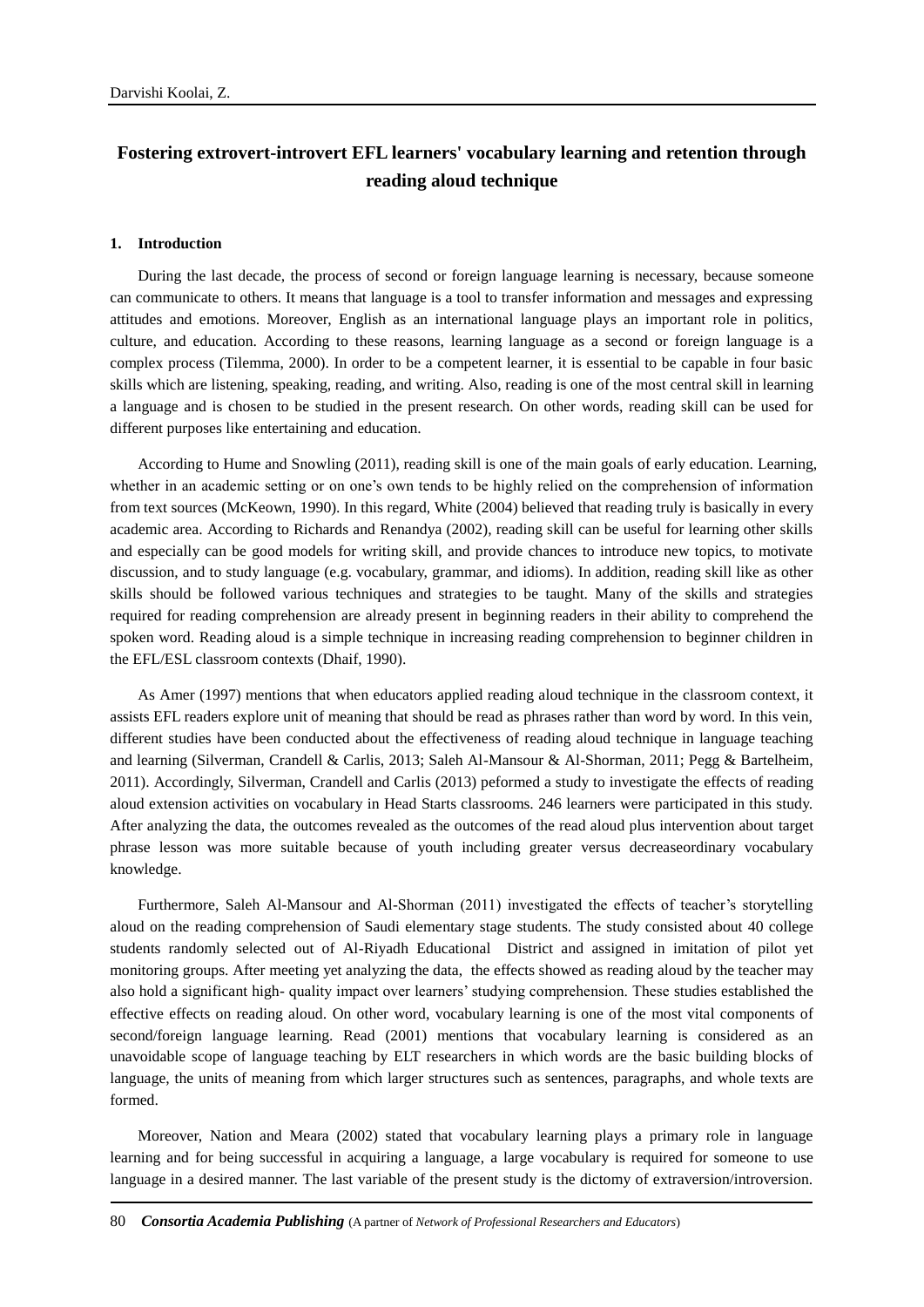The notion of extroversion/introversion stems from trait theories of personality developed in psychology. This dichotomy has an affective influence on language learning. According to Eysenck (1981), an extravert person is motivated to engage in stimulating social activities because of their inherent under arousal. Unlike extroverts, introverts are disinclined to engage in stimulating social activities either because such actions are unnecessary or may cause introverts to quickly become over-stimulated. As was mentioned above, the extraversion/introversion notion is one of the most important psychological trait which has an effective influence on the language learning; but most of language teachers in Iran do not pay attention to this notion as an influential factor in language learning. The primary purpose of the present study was to examine the possible differential effects on the reading aloud technique extrovert-introvert EFL learners' vocabulary learning and retention.

### **2. Review of the Literature**

*Reading Aloud -* Reading aloud means just that-reading aloud. According to Fountas and Pinnell (1996), reading aloud is viewed as a technique in the reading process that allows teacher to read the text in a loud and fluent voice to understand the text by learners. According to Terblanche (2002), this technique gives children a new understanding on different subjects that they face only through books. In the study, some texts were selected and the teacher used this technique (reading aloud) in the classroom.

*Extrovert Learner -* The trait of extraversion–introversion is a central aspect of human personality theories. Extraversion has emerged as one of the basic aspects of personality. Extraversion is defined "the act, state, or habit of being predominantly concerned with obtaining gratification from what is outside the self". Extraverts tend to enjoy human interactions and to be enthusiastic, talkative, and assertive. Extraverts are energized and thrive off being around other people (Cohen & Schmidt, 1979). Eysenck (1976, cited in Sotoudeh nama & Moini, 2013) defined extroverts as learners being "sociable, lively, impulsive, seeking novelty and change, carefree, and emotionally expressive" (p.7).

*Introvert Learner -* Introversion is viewed as "the state of or tendency toward being wholly or predominantly concerned with and interested in one's own mental life"(Cohen & Schmidt, 1979). Introverts are typically perceived as more reserved or reflective. Eysenck (1976, as cited by Sotoudeh nama & Moini, 2013) described introverts as learners being "quiet, introspective, intellectual, well-ordered, emotionally unexpressive, value-oriented, as well as preferring small groups of intimate friends and planning well ahead" (p. 7).

*Vocabulary Knowledge -* Vocabulary skill is considered as the ability to go from the printed form of a word to its meaning. Vocabulary knowledge is integral for language learners so that Wilkins (1972) stated that "while without grammar very little can be conveyed, without vocabulary nothing can be conveyed" (pp. 111–112).

*Vocabulary Retention -* Vocabulary retention has been defined as "the ability to recall or remember things after an interval of time. In language teaching, retention of what has been taught (e.g. grammar rules and vocabulary) may depend on the quality of teaching, the interest of the learners, or the meaningfulness of the materials" (Richards & Schmidt, 2002, p. 457). In the present study, retention is referred to the amount of time (three to four weeks) in remembering the vocabularies.

#### **3. Methodology**

*Participants -* For carrying out this study, a number of learners were selected as the subjects. The present research was conducted at a private language institute which was located in Tehran, Iran. The Oxford Placement Test (OPT) and extraversion and introversion questionnaire were applied to homogenize the EFL learners. Generally, sixty Iranian EFL learners took the homogeneity test. This test was designed and prepared to homogenize the language learners as the intermediate level. The Iranian EFL learners varied in age from 13 to 20 years old and they had the same native language which was Persian. The subjects of this research had studied English for 1 to 2 years in the language school. Out of 60 EFL learner, 45 intermediate learners were selected as the members of the current research in three groups (two experimental and a control groups). The participants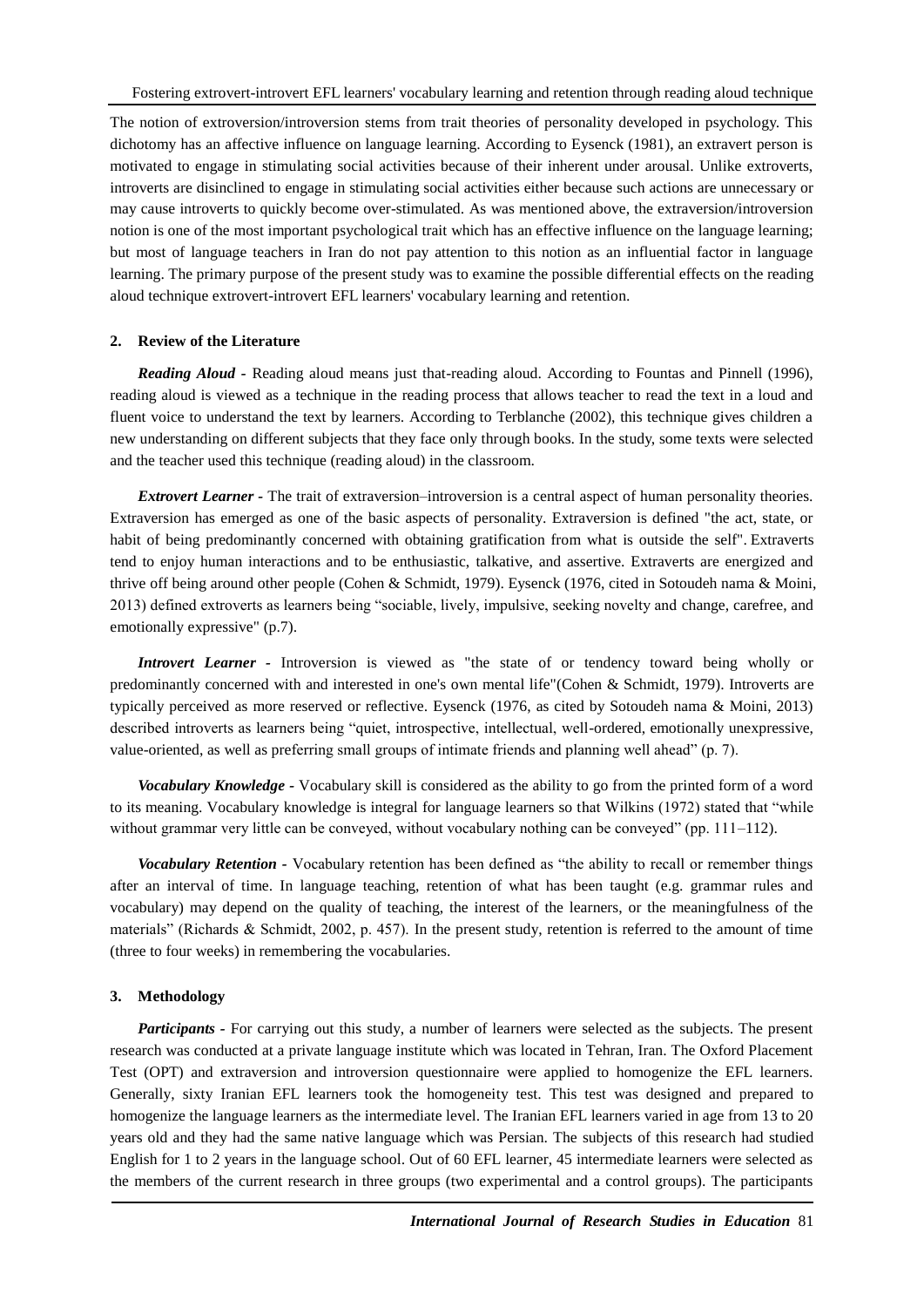were both male and female.

*Instrumentation -* The following instruments were applied to comply with the objective of the present study. An Oxford Placement Test (OPT), extraversion and introversion questionnaire, reading passages, vocabulary list, and vocabulary pre- and post-tests.

**Oxford Placement test** - To tap participants' level of English language proficiency level, an Oxford Placement Test (2004, Allen) was utilized to homogenize the participants in the study. The test consisted of reading, vocabulary and grammar sections. The test comprised of 60 questions in two parts. The first part comprised of 40 multiple choice items in 4 sub-parts. Questions 1 to 5, the learners were asked to answer grammatical questions about prepositions. Questions 6 to 10, the learners were asked to read a cloze passage and selected one option out of three ones. Questions 11 to 20, they were also asked to read two cloze passages and select one option from four ones. Questions 21 to 40 checked the learners' grammatical knowledge. In the second part of this examination, there was two sub-sections. For questions 41 to 50, the learners were required read two cloze passages and select the correct option. Questions 51 to 60 tapped learners' vocabulary format. The participants were allotted 30 minutes to answer the questions. The results were classified based on OPT ranking rubric.

**Extraversion-Introversion Questionnaire -** Eysenck Personality Questionnaire (EPQ) was used in this study. This questionnaire which was constructed by Eysenck in 1975 consists of 90 items. Three personality factors can be measured by the questionnaire: extraversion, neuroticism, and psychoticism. According to the scoring key, 21 items which were related to extraversion were isolated and given to the participants. This questionnaire includes 2 choices; yes, or no. Those learners who received 12 or higher scores, they were called as the extrovert learner, and those learners who received 11 or lower scores, they were called as the introvert learner. The reliability coefficient of the Iranian sample questionnaire is 0/92 that indicates high and acceptable reliability coefficient. Those items were translated to Persian as the participants' first language.

**Reading Passage and Vocabulary Lists -** Six reading passages will be selected for treatment. The reading texts were selected from *Facts and Figures* (2013) by Ackert and Lee. The level of reading texts was intermediate. The participants provided a list of new words from the passages.

**Vocabulary pre and post -** Five words from each determined reading text were selected for pre- and posttests. The format of the vocabulary tests was multiple choice and the number of the items was thirty. The difficulty level of pre- and post- and delayed post-tests was the same.

*Data Collection Procedure -* The main purpose of this study was to examine the differential effects on the reading aloud technique extrovert-introvert EFL learners' vocabulary learning. According to the purpose of this study, the subjects were informed the key aims orally thoroughly. The participants were homogenized through two instruments: Oxford Placement Test (OPT) and Eysenck personality questionnaire. After homogenizing, the subjects were divided into three groups: two experimental groups (extroverts  $N = 15$  and introverts  $N = 15$ ) and a control group ( $N = 15$ ). The whole procedures of this study were carried out in eight sessions. In the first session, the participants in three groups were given the vocabulary pre-test. In the second session, the teacher taught reading text based on reading-aloud strategy. The teacher read the text and new determined words with a loud voice.

At the end of this session, the participants should find the meaning of the words with the teacher's assistance and answer the reading comprehension questions. This strategy was administered for five sessions and it was applied for two experimental groups. For the control group, the same texts were taught through a traditional instruction as reading silently by learners. It means that, the teacher gave 20 minutes to the control group to read the text silently and after that answer to some teacher's questions. At last, they find the meaning of the words and answer the reading comprehension questions. In the last session, each participant took the vocabulary post-test. After three weeks, all participants took the vocabulary delayed-posttest.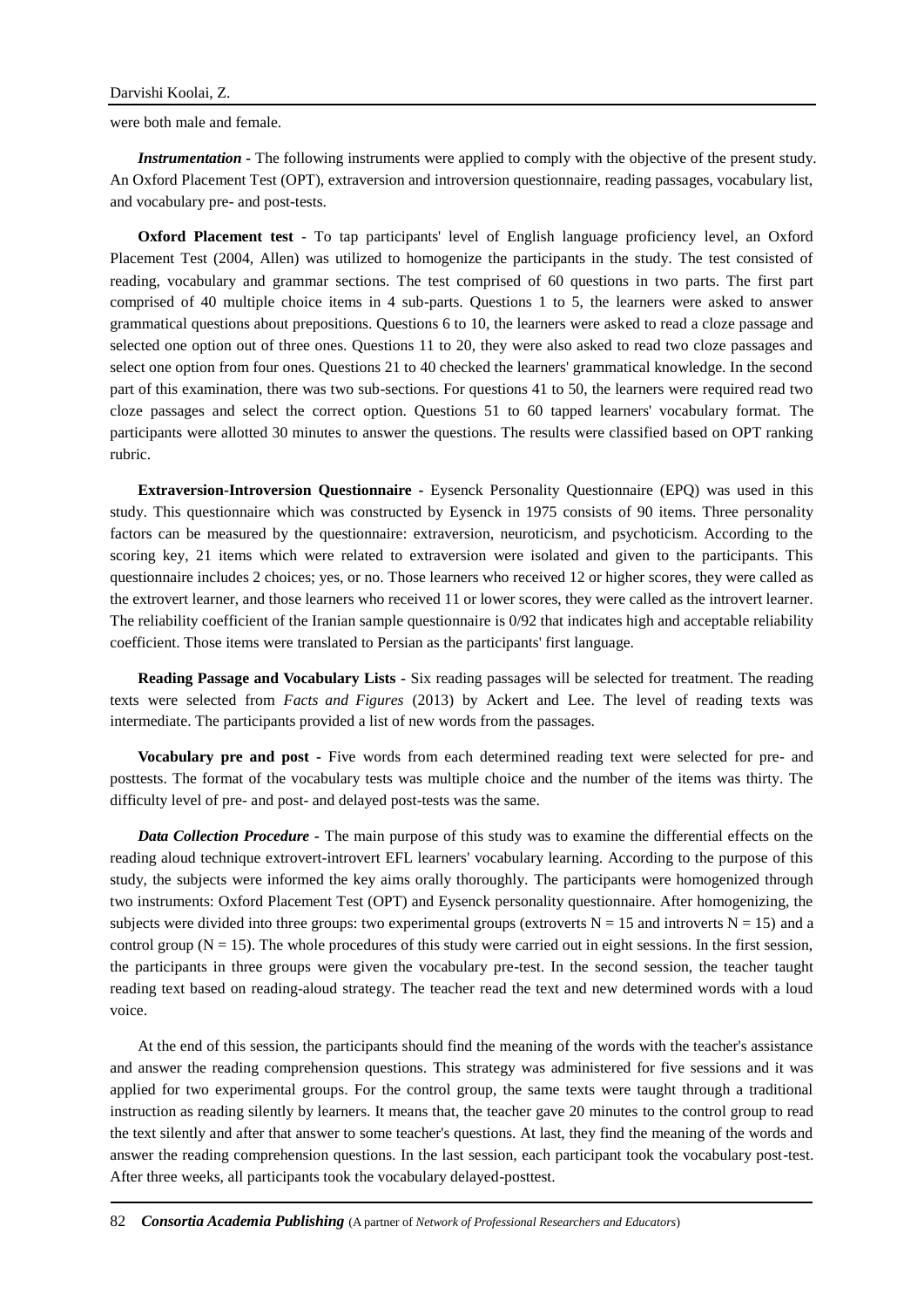# **4. Results**

# *4.1 Analysis of the first question*

In order to answer the first null-hypothesis stating that "reading aloud technique does not have any meaningful differential effect on extrovert-introvert EFL learners' vocabulary learning, a one-way ANOVA was run. Table 2 presents the means and standard deviation for the three groups in the pre-test. As indicated in the table, three groups had similar mean in the pretest.

# **Table 1**

#### *Descriptive Statistics for the Three Groups in the Pre-test*

|           |    |       | Std. Deviation | Std. Error | 95% Confidence Interval for Mean |             | Minimum | Maximum |
|-----------|----|-------|----------------|------------|----------------------------------|-------------|---------|---------|
|           |    | Mean  |                |            | Lower Bound                      | Upper Bound |         |         |
| 1 stgroup | 15 | 15.53 | .24            | .321       | 14.84                            | 16.22       | 13.00   | 18.00   |
| 2nd group | 15 | 15.40 | . .54          | 400        | 14.54                            | 16.25       | 12.00   | 18.00   |
| 3rd group | 15 | 15.93 | 1.57           | .407       | 15.05                            | 16.80       | 13.00   | 18.00   |
| Total     | 45 | 15.62 | . 45           | .216       | 15.18                            | 16.05       | 12.00   | 18.00   |

To see if the differences were significant or not a one-way ANOVA was conducted for each group. The results are presented in the following tables. In order to check whether the variances in the scores are the same for each of the three groups, Leven's test for homogeneity of the variances was run. The results are illustrated in Table 3.

## **Table 2**

*Test of Homogeneity of Variances for pretest in three group*

| Levene Statistic | 1f1 | ım |     |
|------------------|-----|----|-----|
|                  |     |    | 64C |

# **Table 3**

| ANOVA for pre-test scores |
|---------------------------|
|---------------------------|

| Pretest score         |                |    |             |      |      |
|-----------------------|----------------|----|-------------|------|------|
|                       | Sum of Squares | df | Mean Square |      | Sig. |
| <b>Between Groups</b> | 2.31           |    |             | .538 | .588 |
| Within Groups         | 90.26          | 42 |             |      |      |
| Total                 | 92.57          | 44 |             |      |      |

Table 2, as indicated in table 3, the sig. value is greater than .05 (Sig.>.05), then it can have stated there is not statistically significant difference among the means score of the learners in the pre-test. In order to see the effects of instruction, one-way ANOVA was conducted. The results are presented the table below.

# **Table 4**

|  | ANOVA for the post test in the three groups |  |  |  |  |  |  |  |  |
|--|---------------------------------------------|--|--|--|--|--|--|--|--|
|--|---------------------------------------------|--|--|--|--|--|--|--|--|

Post test score

| Post test score |                |    |             |      |      |  |  |  |
|-----------------|----------------|----|-------------|------|------|--|--|--|
|                 | Sum of Squares | df | Mean Square |      | Sig. |  |  |  |
| Between Groups  | .933           |    | .467        | .233 | .793 |  |  |  |
| Within Groups   | 84.26          | 42 | 2.0         |      |      |  |  |  |
| Total           | 85.20          | 44 |             |      |      |  |  |  |

As indicted in Table 4, the sig. value greater than .05. This reveals that despite the differences in the mean score in the posttest this differences in not significant. Thus the first null hypothesis stating the reading aloud technique have no meaningful differential effect on extrovert-introvert EFL learners' vocabulary learning is confirmed.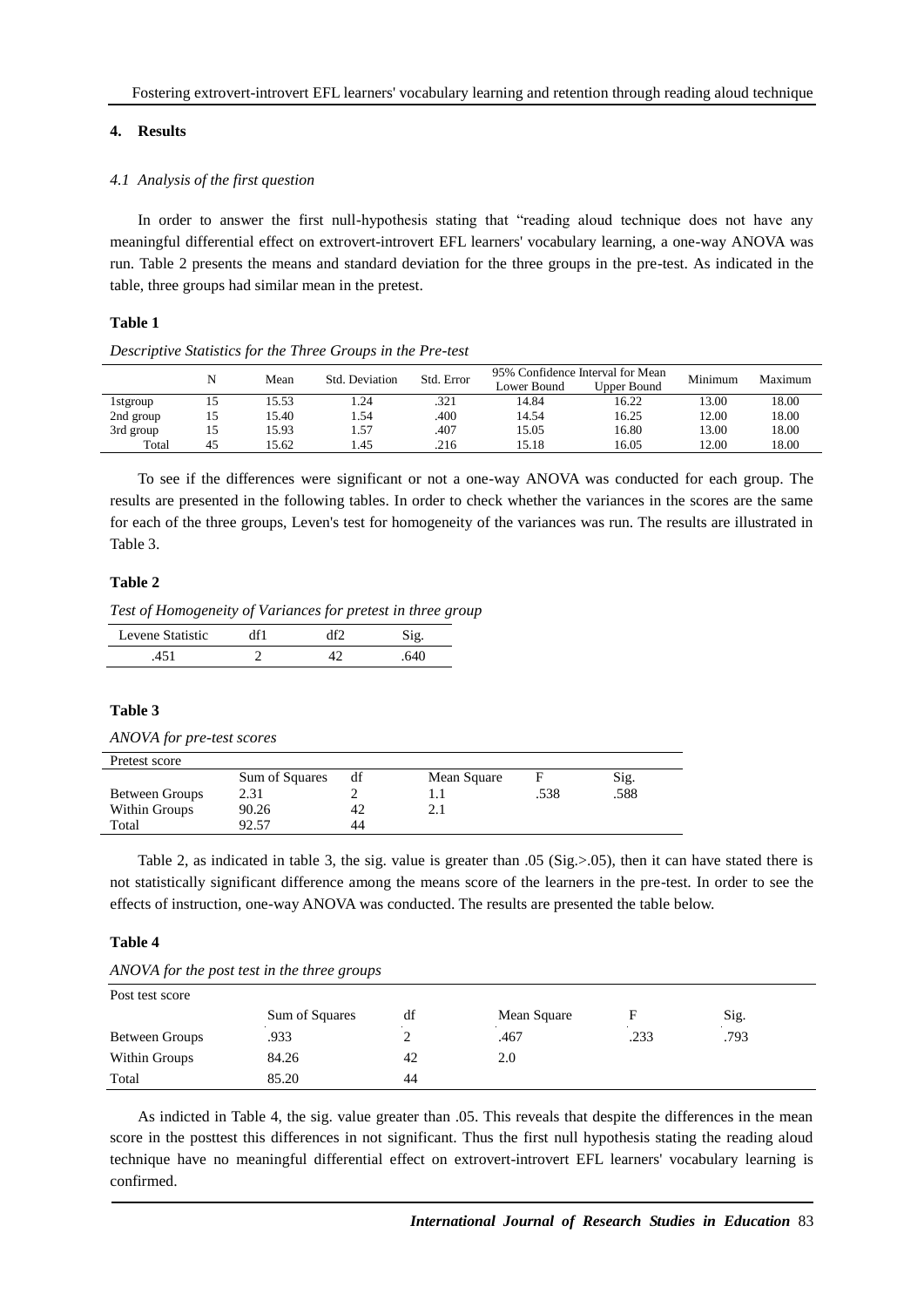#### *4.2 Analysis of the second question*

In order to examine the second null hypothesis stating that "there is not any significant difference in extrovert-introvert EFL learners' vocabulary retention in delayed post- test"**,** one-way ANOVA was conducted for the error correction posttest scores in the three groups. Table 6 presents the descriptive statistics of the groups.

#### **Table 5**

*Descriptive statistics for extrovert-introvert EFL learners' vocabulary retention in delayed posttest*

|           | N  | Mean  | Std. Deviation | Std. Error |             | 95% Confidence Interval for Mean | Minimum | Maximum |
|-----------|----|-------|----------------|------------|-------------|----------------------------------|---------|---------|
|           |    |       |                |            | Lower Bound | Upper Bound                      |         |         |
| 1 stgroup | 15 | 16.40 | 1.12           | .28        | 15.77       | 17.02                            | 15.00   | 18.00   |
| 2nd group | 15 | 16.53 | 1.50           | .38        | 15.69       | 17.36                            | 14.00   | 19.00   |
| 3rd group | 15 | 15.06 | 1.90           | .49        | 14.01       | 16.12                            | 12.00   | 19.00   |
| Total     | 45 | 16.00 | 1.65           | 24         | 15.50       | 16.49                            | 12.00   | 19.00   |

The above table indicated, the mean and standard deviation for the three groups are as what follow: the first group (x=16.40; SD= 1.21), second group (x=16.53; SD=1.50), and the third group (x=15.06; SD=1.90). To see if the differences were significant or not a one-way ANOVA was conducted for each group. The results are presented in the following tables. In order to check whether the variances in the scores are the same for each of the three groups, Leven's test for homogeneity of the variances was run. The results are illustrated in Table 7.

### **Table 6**

| Test of Homogeneity of Variances |  |
|----------------------------------|--|
|                                  |  |

| score            |     |    |     |  |
|------------------|-----|----|-----|--|
| Levene Statistic | df1 | ነጣ |     |  |
| 96               |     |    | 152 |  |

As we observed in the table 7, the sig. value is greater than .05 (Sig.>.05). Therefore, there is not any significant difference among the mean score on dependent variable for the three groups. In order to see to probe the effects of instruction, the researcher conducted one-way ANOVA. The results are listed the table below.

#### **Table 7**

*One-way ANOVA for extrovert-introvert EFL learners' vocabulary retention in delayed posttest*

|                | Sum of Squares |    | Mean Square |     | Sig  |
|----------------|----------------|----|-------------|-----|------|
| Between Groups | 19.73          |    | 9.8         | 4.1 | .023 |
| Within Groups  | 100.26         | 42 | د.ء         |     |      |
| Total          | 20.00          | 44 |             |     |      |

As indicted in table the sig. value is less than .05, then there is significant differences among the mean scores on the dependent variables for the three groups at delayed posttest. Therefore, the second null hypothesis stating there is not any significant difference in extrovert-introvert EFL learners' vocabulary retention in delayed post- test is rejected. To locate the exact differences a post hoc, sheffe test was conducted and the results are presented in table 8 below:

## **Table 8**

*Post hoc Sheffe test for three groups at delayed posttest*

| (I) Delayed | (J) Delayed | Mean Difference | Std. Error | Sig. | 95% Confidence Interval |             |  |
|-------------|-------------|-----------------|------------|------|-------------------------|-------------|--|
| posttest    | posttest    | (I-J)           |            |      | Lower Bound             | Upper Bound |  |
| 1 stgroup   | 2nd group   | $-.13$          | .56        | .972 | $-1.5$                  | 1.29        |  |
|             | 3rd group   | 1.33            | .56        | .073 | $-.09$                  | 2.76        |  |
| 2nd group   | 1stgroup    | .133            | .56        | .972 | $-1.29$                 | 1.56        |  |
|             | 3rd group   | $1.46*$         | .56        | .044 | .034                    | 2.8984      |  |
| 3rd group   | 1 stgroup   | $-1.33$         | .56        | .073 | $-2.76$                 | .0984       |  |
|             | 2nd group   | $-1.46^*$       | .56        | .044 | $-2.89$                 | $-.0349$    |  |

\*. The mean difference is significant at the 0.05 level.

As we observed in the table, there is significant difference between the  $3<sup>rd</sup>$  and  $2<sup>nd</sup>$  groups of the study as the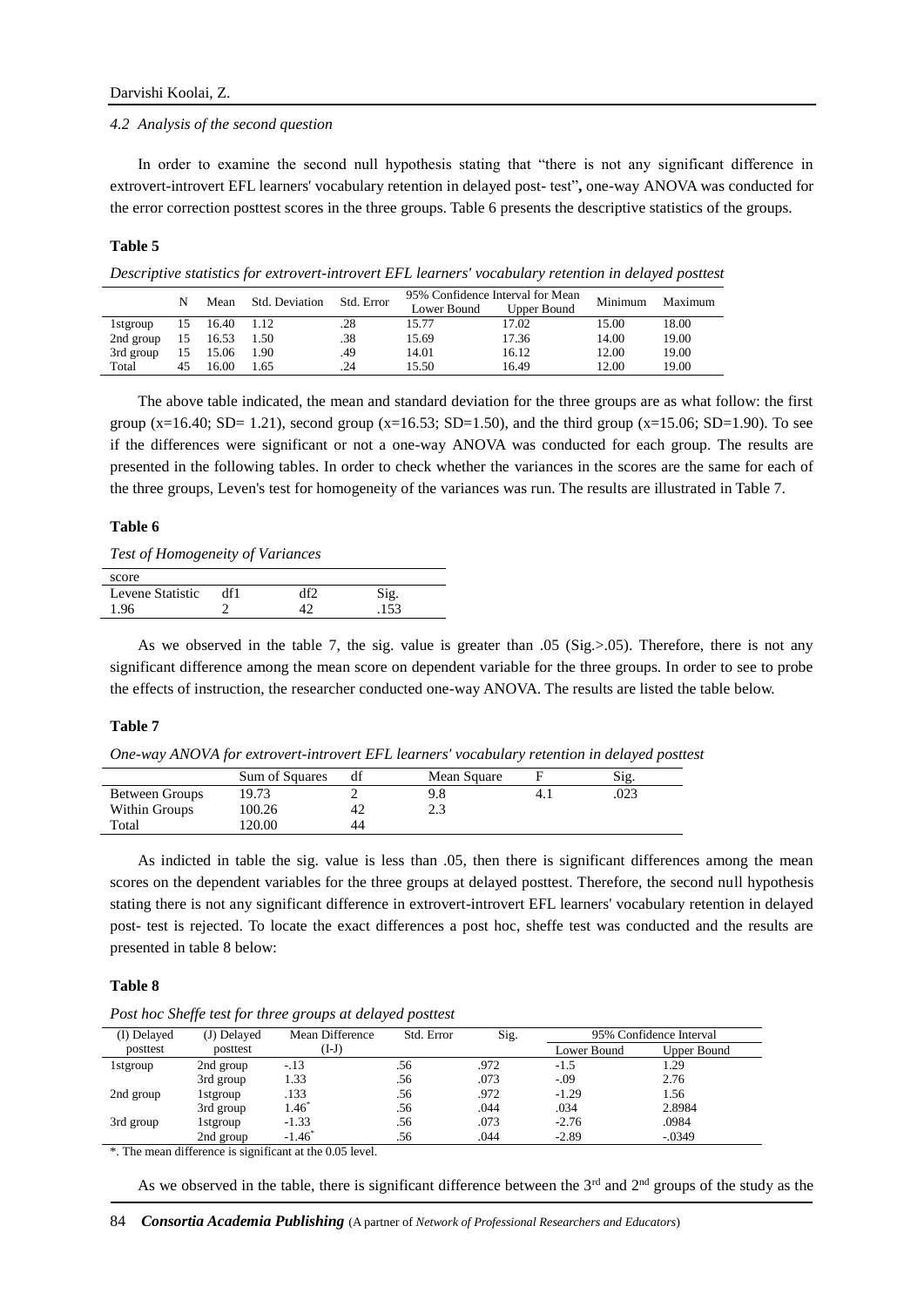p value in the sig is lower than .05 ( $p < .05$ ). Figure 4.2 also shows the schematic representation of the means plot for the three groups.

#### **5. Conclusion**

This study examined the possible differential effects on the reading aloud techniques extrovert/introvert EFL learners' vocabulary learning and retention. In order to do this study, forty-five intermediate learners were selected as the members of the present research. They were divided into two experimental groups and one control group. Reading aloud technique was used as an instruction for the experimental groups. Two questions were formulated in this study: a) Does the reading aloud technique have any significant differential effect on extrovert-introvert EFL learners' vocabulary learning? And b) Does the reading aloud technique have any significant differential effect on extrovert-introvert EFL learners' vocabulary retention? After collecting and analyzing the data, for the first research question, the results showed that reading aloud technique does not have any significant differential effect on extrovert-introvert EFL learners' vocabulary learning. The result of the second question showed that there is not any significant difference in extrovert/introvert EFL learners' vocabulary retention in delayed post- test. In both questions, it is clear that there was not significant effect of using reading aloud techniques among three groups in vocabulary learning and retention, but it can be stated that both extrovert and introvert groups outperformed than the control group.

Based on the above mentioned results, it can be pointed out that reading aloud may be popularly believed to consist of old-fashioned, dull reading around the class and that it is part of outdated methodologies, but this does not mean that it is no longer useful in language learning. If reading aloud is used inappropriately, the objections are still valid. However, given the approval of reading aloud by the researchers, it is not reading aloud in itself that is bad practice, but its misuse, and perhaps this is an area for teacher training courses to address. It would be a pity if an activity that has some value in language learning, as this article has put forward, continues to be shunned by general ELT methodologists because of its careless use. As with all techniques, it is up to teachers and students to decide if and how best to use it, so that they can balance the objections and the benefits to emerge with an effective learning activity. If reading aloud is to be used successfully, it needs to be used sparingly, sensitively and appropriately, with clear learning objectives, and should be regarded as only one of the many tools in a teacher's kit.

## **6. References**

- Amer, A. (1997). The effect of the teacher's reading aloud on the reading comprehension of EFL students. *ELT Journal*, *51*(1), 43-47. <https://doi.org/10.1093/elt/51.1.43>
- Cohen, D., & Schmidt, J. P. (1979). Ambiversion: characteristics of midrange responders on the Introversion-Extraversion continuum. *Journal of personality assessment*, *43*(5), 514–516. [https://doi.org/10.1207/s15327752jpa4305\\_14](https://doi.org/10.1207/s15327752jpa4305_14)
- Dhaif, H. (1990). Reading aloud for comprehension: A neglected teaching aid. *Reading in a Foreign Language 7*(1), 457-64.
- Eysenck, H. J. (1981). *A model for personality.* New York: Springer Verlag.
- Hulme, C., & Snowling, M. J. (2011). Children's reading comprehension difficulties: Nature, causes and treatment. *Current Perspectives in Psychological Science*, *20*, 139–142.
- Pegg, L. A., & Bartelheim, F. J. (2011). Effects of daily read-aloud on students' sustained silent reading. *Current issues in education*, *14*(2). 1-8.
- Richards, J., & Renandya, W. (2002). *Methodology in language teaching: An anthology of current practice.* Cambridge: Cambridge University press.
- Richards, J. C., & Schmidt, R. (2002). *Dictionary of language teaching & applied linguistics* (3rd ed). New York: Pearson education.
- Saleh Al-Mansour, N., &, Al-Shorman, R. (2001). The effect of teacher's storytelling aloud on the reading comprehension of Saudi elementary. Stage students. *Journal of King Saud University –Languages and*